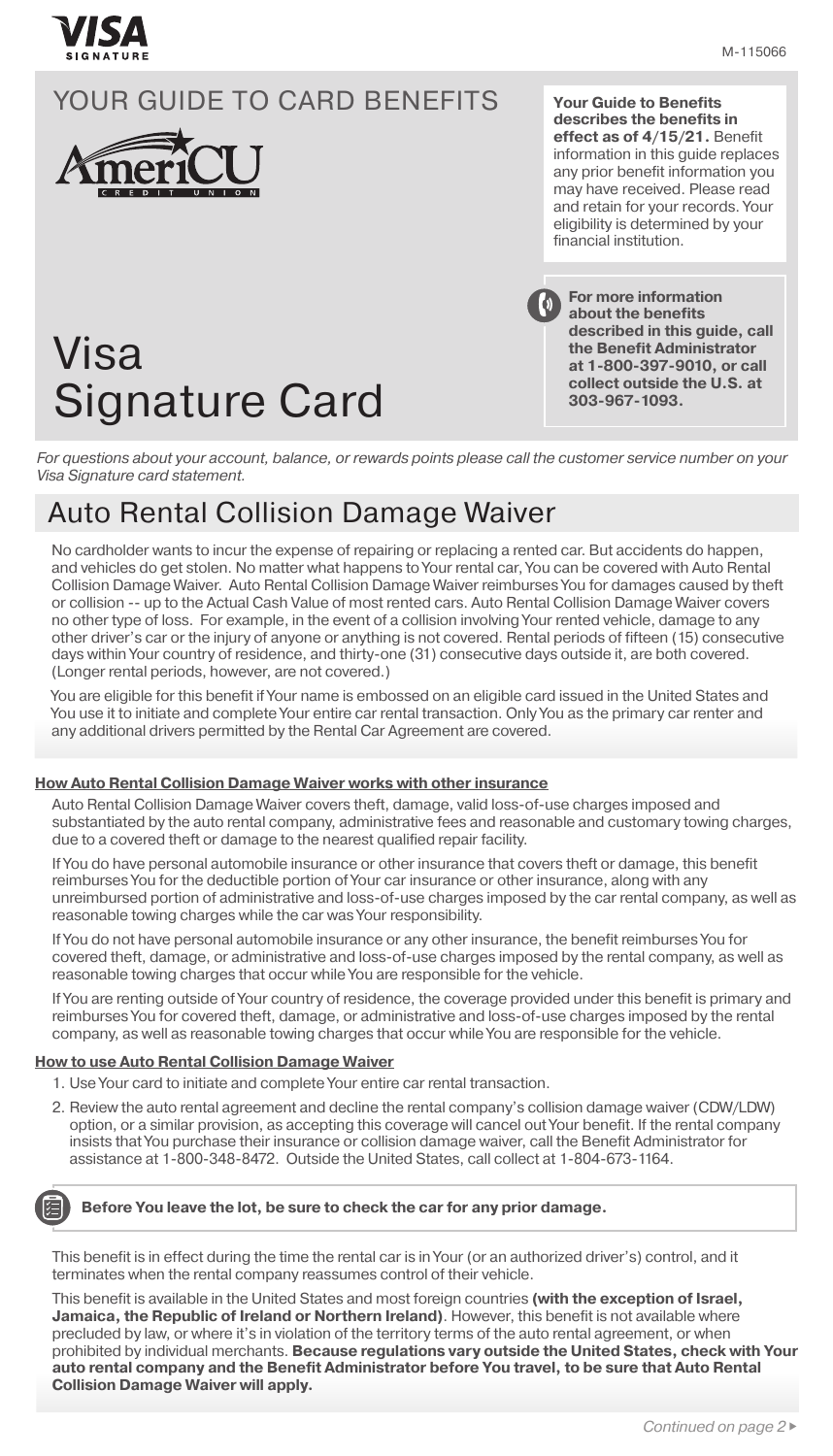#### *Auto Rental Collision Damage Waiver, continued*

#### **Vehicles not covered**

Certain vehicles are **not** covered by this benefit, they consist of: expensive, exotic, and antique cars; cargo vans; certain vans; vehicles with an open cargo bed; trucks; motorcycles; mopeds; motorbikes; limousines; and recreational vehicles.

Examples of expensive or exotic cars are the Alfa Romeo, Aston Martin, Bentley, Corvette, Ferrari, Jaguar, Lamborghini, Lotus, Maserati, Maybach, McLaren, Porsche, Rolls Royce, and Tesla. However, selected models of Audi, BMW, Mercedes-Benz, Cadillac, Infiniti, Land Rover, Lexus, Lincoln, and Range Rover **are** covered.

An antique car is defined as one that is over twenty (20) years old, or one that has not been manufactured for ten (10) years or more.

Vans are not covered. But those designed as small-group transportation vehicles (seating up to nine (9) people, including the driver) are covered.

**If You have questions about a specific vehicle's coverage or organization where the vehicle is being reserved, call the Benefit Administrator at 1-800-348-8472, or call collect outside the United States at 1-804-673-1164.**

#### **Related instances & losses not covered**

- Any obligation You assume under any agreement (other than the deductible on Your personal auto policy)
- Any violation of the auto rental agreement or this benefit
- Injury of anyone, or damage to anything, inside or outside the Rental Vehicle
- Loss or theft of personal belongings
- Personal liability

 $\boldsymbol{0}$ 

- Expenses assumed, waived, or paid by the auto rental company, or its insurer
- The cost of any insurance, or collision damage waiver, offered by or purchased through the auto rental company
- **Depreciation of the Rental Vehicle caused by the** incident including, but not limited to, "diminished value"
- Expenses reimbursable by Your insurer, employer, or employer's insurance
- Theft or damage due to intentional acts, or due to the driver(s) being under the influence of alcohol, intoxicants, or drugs, or due to contraband, or illegal activities
- Wear and tear, gradual deterioration, or mechanical breakdown
- $\blacktriangleright$  Items not installed by the original manufacturer
- Damage due to off-road operation of the Rental Vehicle
- Theft or damage due to hostility of any kind

(including, but not limited to, war, invasion, rebellion, insurrection, or terrorist activities)

- ▶ Confiscation by authorities
- Vehicles that do not meet the definition of covered vehicles
- Rental periods that either exceed, or are intended to exceed, fifteen (15) consecutive days, within Your country of residence, or thirty-one (31) days outside Your country of residence
- **Leases and mini leases**
- Theft or damage as a result of the authorized driver's and/or cardholder's lack of reasonable care in protecting the Rental Vehicle before and/or after damage or theft occurs (for example, leaving the car running and unattended)
- $\blacktriangleright$  Theft or damage reported more than forty-five (45) days\* after the date of the incident
- Theft or damage for which a claim form has not been received within ninety (90) days\* from the date of the incident
- Theft or damage for which all required documentation has not been received within three hundred and sixty-five (365) days after the date of the incident
- $\blacktriangleright$  Theft or damage from rental transactions that originated in Israel, Jamaica, the Republic of Ireland, or Northern Ireland
- **Losses caused by or resulting from a Cyber** Incident
- **\*Not applicable to residents in certain states**

### Filing a Claim

It is Your responsibility as a cardholder to make every effort to protect Your Rental Vehicle from damage or theft. If You have an accident, or Your Rental Vehicle has been stolen, immediately call the Benefit Administrator at **1-800-348-8472** to report the incident, regardless of whether Your liability has been established. Outside the United States, call collect at **1-804-673-1164**.

You should report the theft or damage as soon as possible but no later **than forty-five (45) days** from the date of the incident.

The Benefit Administrator reserves the right to deny any claim containing charges that would not have been included, if notification occurred before the expenses were incurred. Thus, it's in Your best interest to notify the Benefit Administrator immediately after an incident. Reporting to any other person will not fulfill this obligation.

#### **What You must submit to file a claim**

At the time of the theft or damage, or when You return the Rental Vehicle, ask Your car rental company for the following documents:

- A copy of the accident report form
- A copy of the initial and final auto rental agreements (front and back)
- A copy of the repair estimate and itemized repair bill
- $\triangleright$  Two (2) photographs of the damaged vehicle, if available
- $\blacktriangleright$  A police report, if obtainable
- A copy of the demand letter which indicates the costs You are responsible for and any amounts that have been paid toward the claim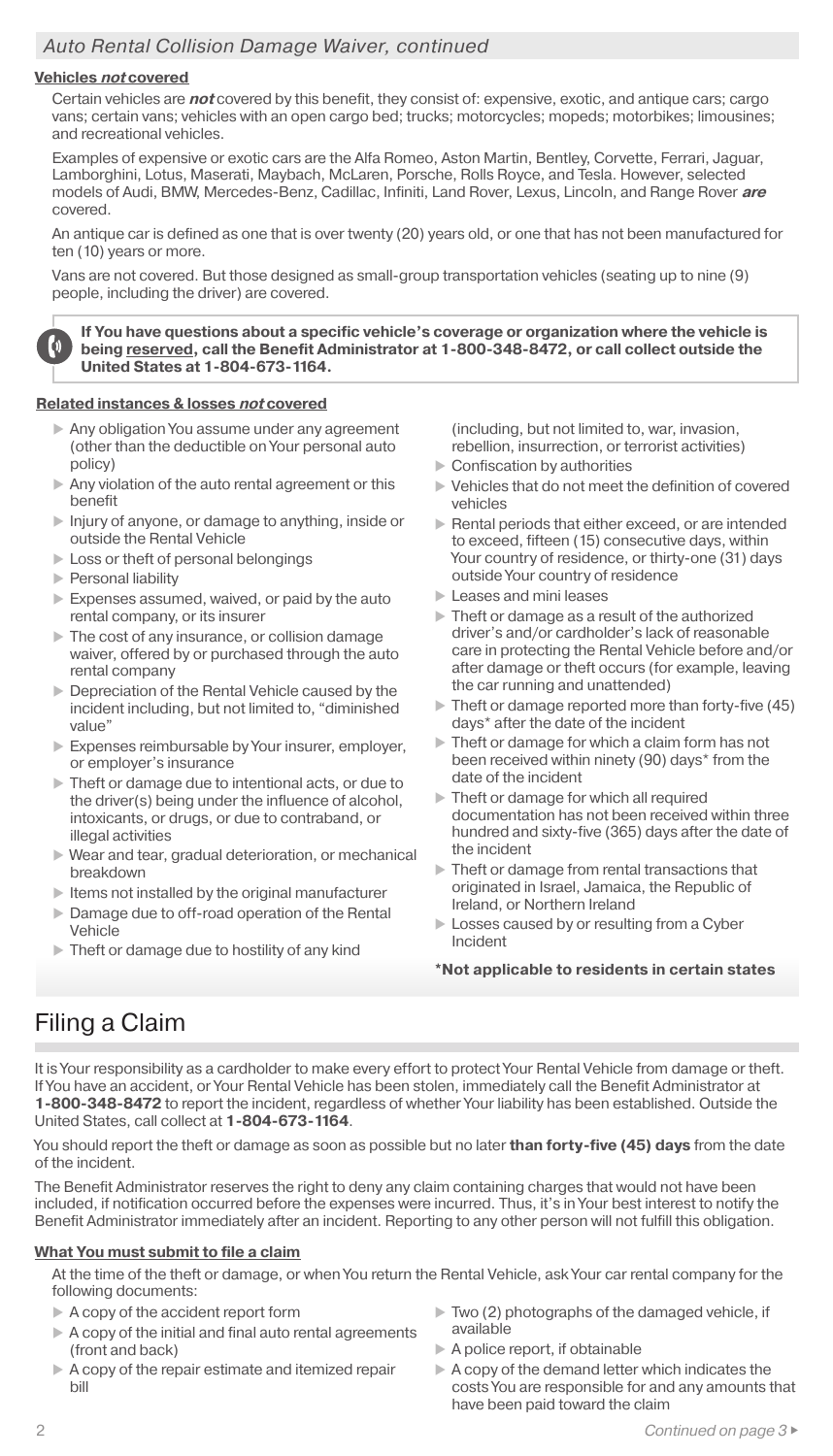#### *Filing a Claim, continued*

Submit all of the previously listed documents from the rental company, along with the following documents, to the Benefit Administrator:

- The completed and signed Auto Rental Collision Damage Waiver claim form (Important: This must be postmarked within ninety (90) days\* of the theft or damage date, even if all other required documentation is not yet available – or Your claim may be denied).
- A copy of Your monthly billing statement (showing the last 4 digits of the Account number) demonstrating that the entire rental transaction was made on Your eligible Account.
- A statement from Your insurance carrier (and/or Your employer or employer's insurance carrier, if applicable), or other reimbursement showing

the costs for which You are responsible, and any amounts that have been paid toward the claim. Or, if You have no applicable insurance or reimbursement, a statement of no insurance or reimbursement is required.

- A copy of Your primary insurance policy's Declarations Page (if applicable) to confirm Your deductible (This means the document(s) in Your insurance policy that lists names, coverages, limits, effective dates, and deductibles).
- Any other documentation required by the Benefit Administrator to substantiate the claim.

Finally, please note that all remaining documents must be postmarked within three hundred and sixty-five (365) days\* of the theft or damage date or Your claim may be denied.

#### **\*Not applicable to residents of certain states.**

For faster filing, or to learn more about Auto Rental Collision Damage Waiver, visit **www.eclaimsline.com**

### Finalizing Your Claim

Your claim will typically be finalized within 15 (fifteen) days, after the Benefit Administrator has received all the documentation needed to substantiate Your claim.

#### **Transference of claims**

Once Your claim has been paid, all Your rights and remedies against any party in regard to this theft or damage will be transferred to the Benefit Administrator, to the extent of the cost of payment made to You. You must give the Benefit Administrator all assistance as may reasonably be required to secure all rights and remedies.

#### **Definitions**

**Account** means Your credit or debit card Accounts.

**Actual Cash Value** means the amount a Rental Vehicle is determined to be worth based on its market value, age and condition at the time of loss.

**Computer Programs** means a set of related electronic instructions which direct the operations and functions of a computer or device connected to it, which enable the computer or device to receive, process, store, retrieve or send data.

**Cyber Incident** means any of the following acts:

- (a) unauthorized access to or use of Your Digital Data or Rental Vehicle;
- (b) alteration, corruption, damage, reduction in functionality, manipulation, misappropriation, theft, deletion, erasure, loss of use or destruction of Your Digital Data or Rental Vehicle;
- (c) transmission or introduction of a computer virus or harmful code, including ransomware, into or directed against Your Digital Data or Rental Vehicle;
- (d) restriction or inhibition of access to or directed against Your Digital Data or Rental Vehicle;
- (e) computer errors, including human operating error or omission; power failure, surge, or diminution of electronic systems; or mistakes in legitimate electronic code or damage from code installed on a Rental Vehicle during the manufacturing process, upgrade process, or normal maintenance

**Digital Data** means information, concepts, knowledge, facts, images, sounds, instructions, or Computer Programs stored as or on, created or used on, or transmitted to or from computer software (including systems and applications software), on hard or floppy disks, CD-ROMs, tapes, drives, cells, data processing devices or any other repositories of computer software which are used with electronically controlled equipment. Digital Data shall include the capacity of a Rental Vehicle to store information, process information, and transmit information over the Internet.

**Eligible Person** means a cardholder who pays for their auto rental by using their eligible Account.

**Rental Car Agreement** means the entire contract an eligible renter receives when renting a Rental Vehicle from a rental car agency which describes in full all of the terms and conditions of the rental, as well as the responsibilities of all parties under the contract.

**Rental Vehicle** means a land motor vehicle with four or more wheels as described in the participating organization's disclosure statement which the eligible renter has rented for the period of time shown on the Rental Car Agreement and does not have a manufacturer's suggested retail price exceeding the amount shown on the participating organization's disclosure statement

**You or Your** means an Eligible Person who uses their eligible card to initiate and complete the rental car transaction.